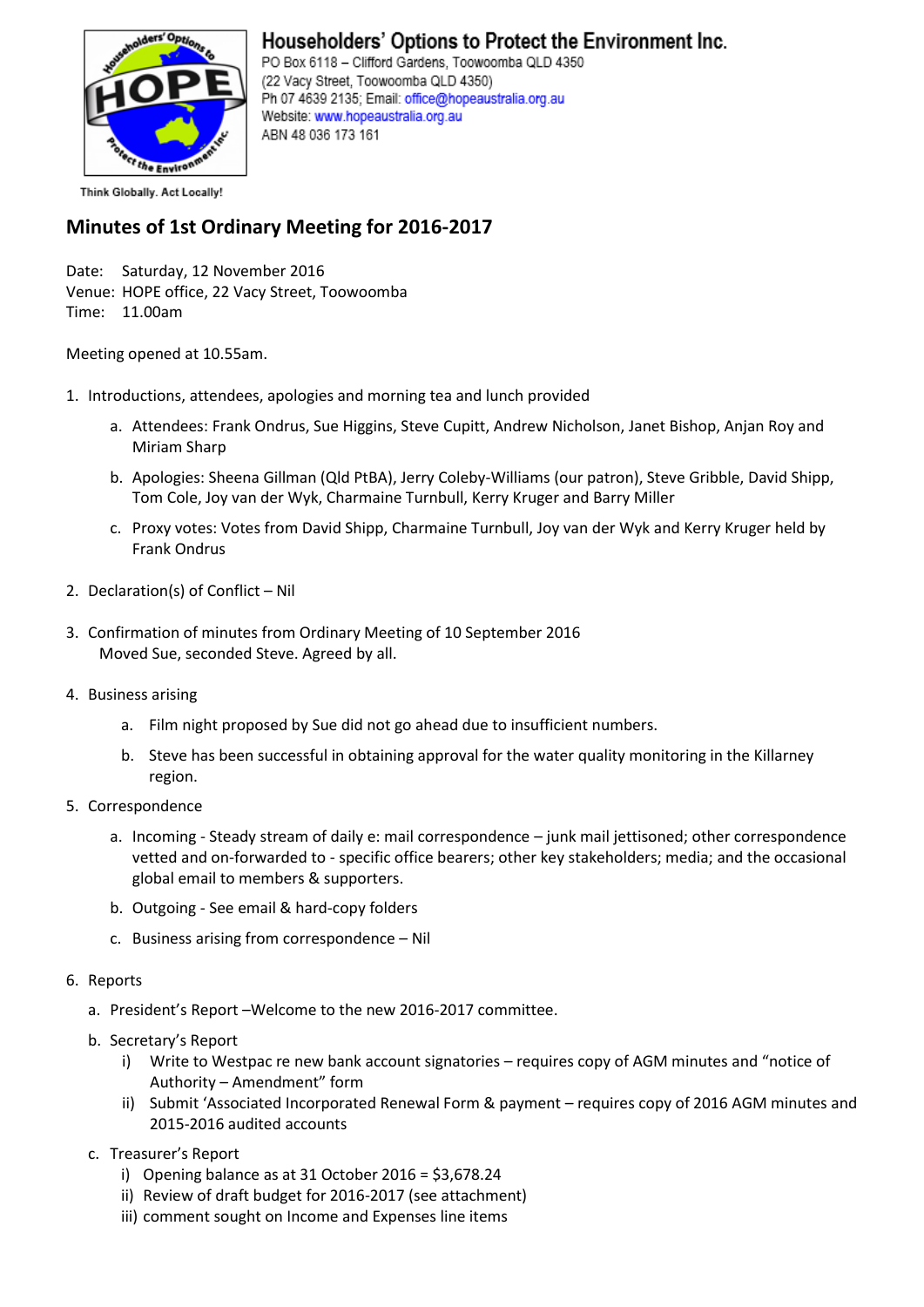- 7. General business
	- a. Items carried forward from 2015-2016
		- i) Funding applications for equipment and projects to CGBF for replacement & new computer, office & display equipment
		- ii) Corporate Sponsorship (on-going)
		- iii) Anjan's attendance at Pathways to Economic Sustainability conference, 28-29 Nov 2016 (cost \$300)
	- b. Calendar of events for 2017 (see www.environment.gov.au/search/site/events%20calendar Select key events to participate in; and/or events to endorse and promote only
	- c. Ordinary Meetings schedule for 2017

| 11 February | Ordinary meeting                   |
|-------------|------------------------------------|
| 10 June     | <b>Ordinary Meeting</b>            |
| 9 September | <b>Ordinary Meeting</b>            |
| 11 November | AGM for 2016-2017                  |
| 11 November | 1st Ordinary meeting for 2017-2018 |

d. Proposed Community Forum program

| <b>DATE</b> | <b>START</b><br><b>TIME</b> | <b>END</b><br><b>TIME</b> | <b>THEME</b>                                                                                                 | SPEAKER(S)                                          |
|-------------|-----------------------------|---------------------------|--------------------------------------------------------------------------------------------------------------|-----------------------------------------------------|
|             |                             |                           | An Introduction to Organic Gardening                                                                         | Mike Wells, TAFE Horticulture                       |
| 18<br>Feb   |                             |                           | Organic Pest Control - Non-toxic<br>preparations for insect & disease control                                | Peter Macqueen, TAFE Horticulture                   |
|             |                             |                           | Healthy soils, healthy plants  it's that<br>simple!                                                          | Colin Purnell, Earthlife Pty Ltd                    |
| 15<br>Apr   |                             |                           | The Value of Heritage to Queensland<br>(and the Darling Downs)                                               | Qld Heritage Council, Stephanie<br>Keays Gail Lipke |
| 17<br>June  |                             |                           | Going Solar - On/Off Grid with battery<br>storage                                                            | Terry Davis & Michael Reiken, Excel<br>Solar        |
| 19<br>Aug   |                             |                           | An Overview of Condamine Alliance<br>(NRM / Landcare) - beginnings, current<br>achievements and future plans | Various staff                                       |
| 21<br>Oct   |                             |                           | An afternoon with Jerry Coleby-Williams                                                                      | Jerry Coleby-Williams                               |

e. Community events to support through provision of information display:

Toowoomba Language & Cultures Festival and U3A Toowoomba's Seniors Expo (both in August)